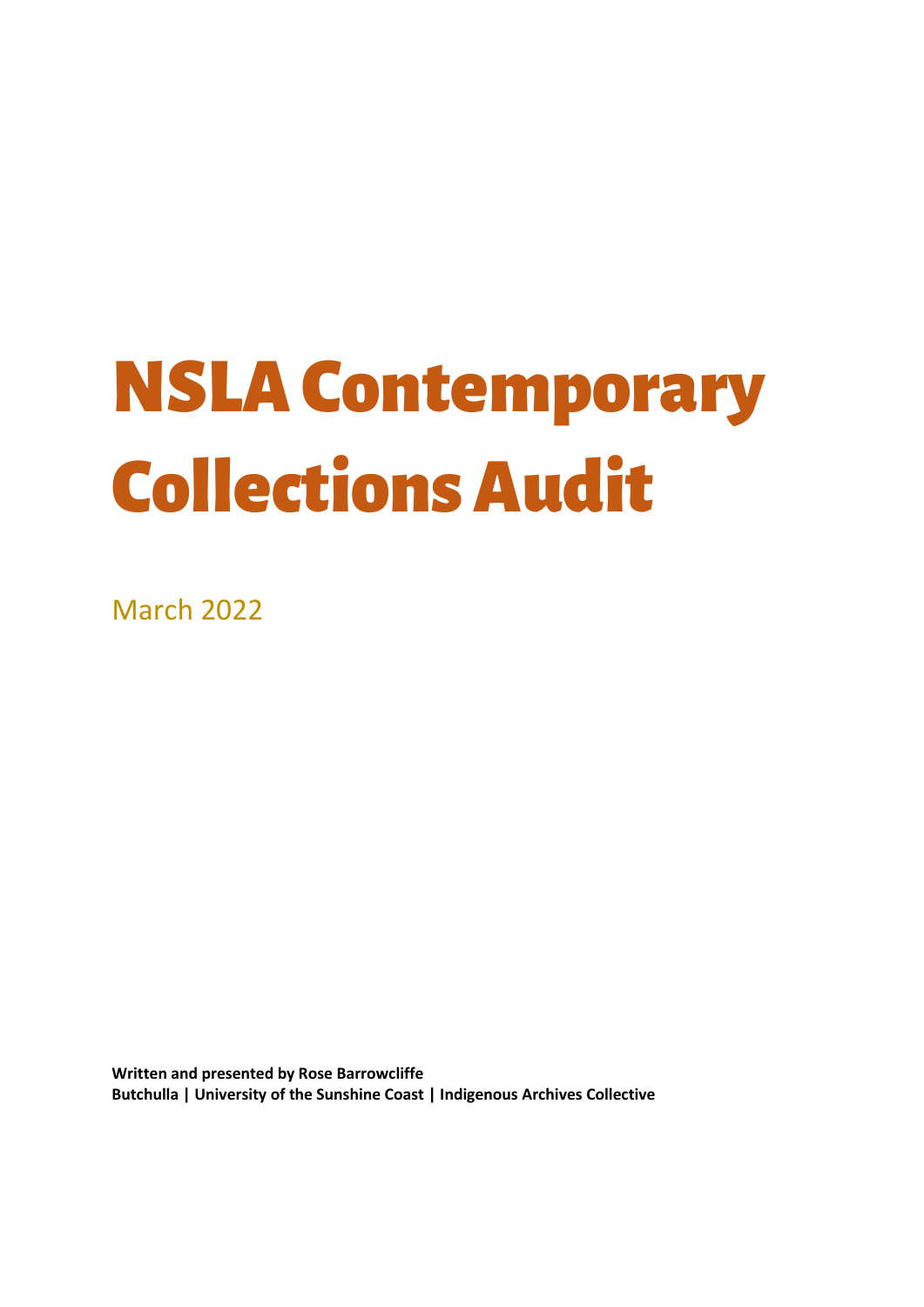I live, work and drafted his report on the lands of the Gubbi Gubbi/Kabi Kabi Nation. This is one of the hundreds of First Nations across what we now know as Australia that has maintained its knowledge and culture through their own collection methods for tens of thousands of years. I hope that this report honours the recordkeeping practice of First Nations. I pay my respects to the many First Nations whose stories are captured in the original collections that were part of this audit.

I would also like to express my thanks to library staff who took part in the audit process. I appreciate the time and knowledge that you generously shared to make this work possible.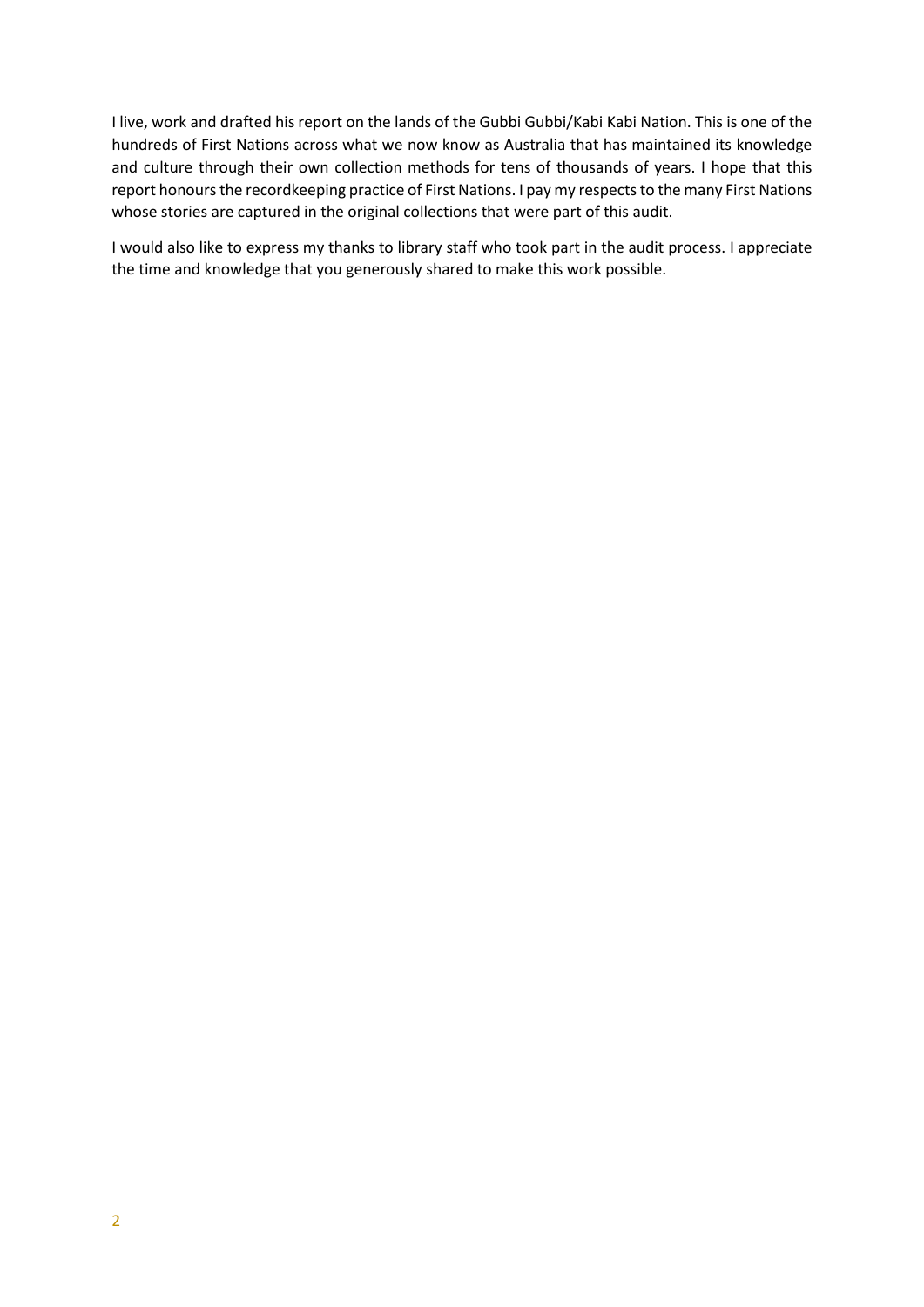## Contents

| Key issue one: Collections by Indigenous people not just collections about Indigenous people13 |  |
|------------------------------------------------------------------------------------------------|--|
|                                                                                                |  |
| Key issue three: ICIP rights holders as decision makers in the collection acquisition 14       |  |
|                                                                                                |  |
|                                                                                                |  |
|                                                                                                |  |
|                                                                                                |  |
|                                                                                                |  |
|                                                                                                |  |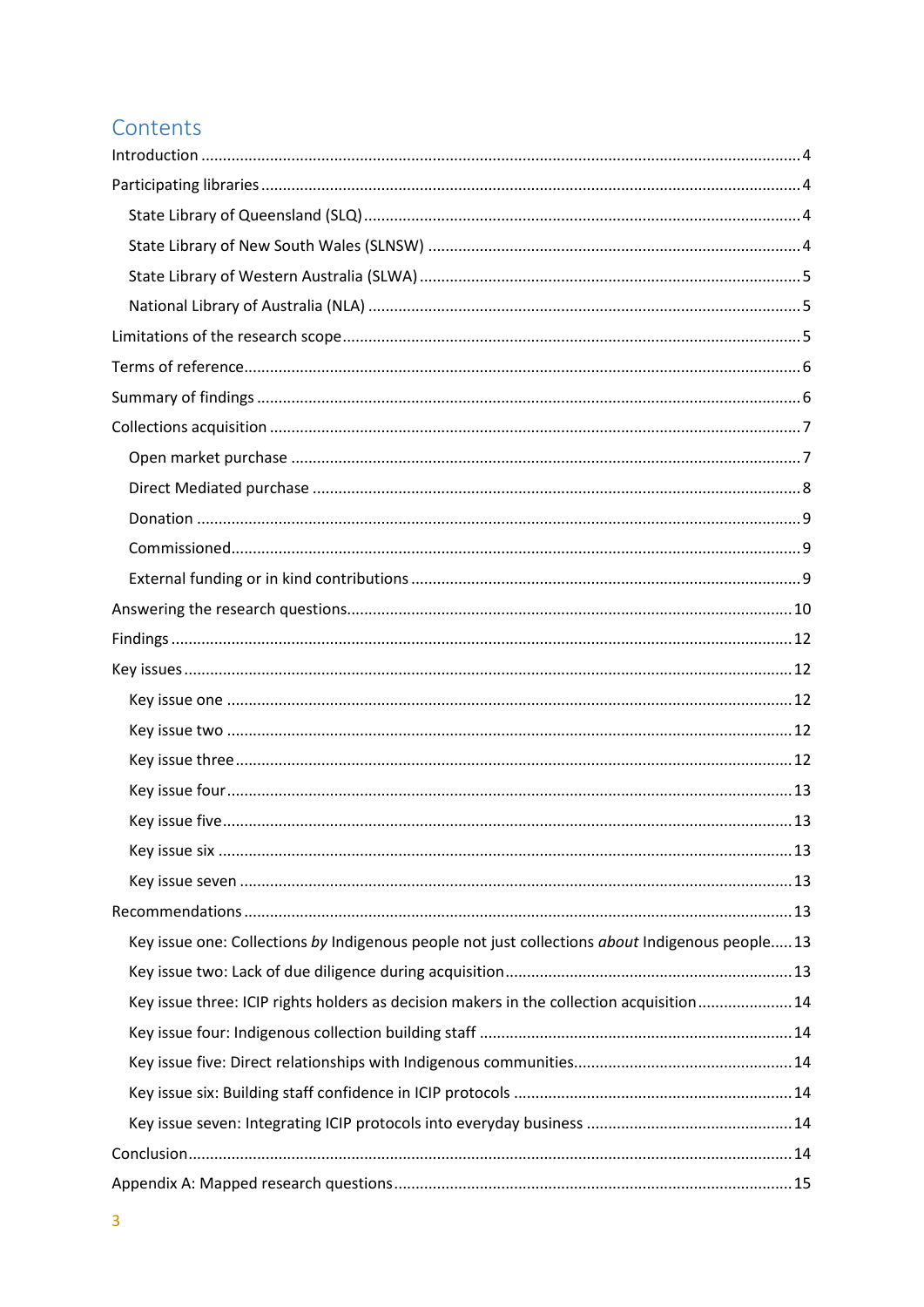## <span id="page-3-0"></span>Introduction

This report was commissioned by the National and State Libraries of Australasia (NSLA). This research is stage 3 of a 4-stage research process. It focusses specifically on original collections acquired since 2010 that relate to Aboriginal and Torres Strait Islander peoples. The participating libraries were the State Library of Queensland (SLQ), the State Library of New South Wales (SLNSW), the State Library of Western Australia (SLWA) and the National Library of Australia (NLA). All of the participating libraries had challenges and successes, with common themes emerging across the four participating libraries. This report focusses on the five main collection acquisition methods rather than the individual library's practices. It found that the majority of collections, both the content and the processes, are *about* Indigenous people rather than *by* Indigenous people. Indigenous representation and consultation in the contemporary collections acquisition process is influenced by the mode of acquisition and whether the vendor/donor of the materials is Indigenous or non-Indigenous. Recognition of ICIP rights holder is sporadic at best with copyright still taking precedence over ICIP rights. Similarly, consent for access is often determined by the materials' donor/vendor without due diligence to Indigenous subjects of the record. Indigenous self-determination in the collections acquisitions process would benefit from stronger relationships between Indigenous communities and libraries. Within the library, staff lack confidence in dealing with ICIP obligations, and collections and cataloguing teams lack Indigenous staff. The audited collections with these issues are the collections that are now in a restricted access limbo. This audit also revealed some wonderful examples of partnerships between libraries and Indigenous communities. Going forward it will be important for libraries to build stronger relationships with communities and integrate ICIP protocols into their core business to ensure a robust and representative collecting practice.

## <span id="page-3-1"></span>Participating libraries

## <span id="page-3-2"></span>State Library of Queensland (SLQ)

Collections audited:

- [33001 William Turton Kennett archive](http://onesearch.slq.qld.gov.au/primo-explore/fulldisplay?docid=slq_alma21288075220002061&vid=SLQ&search_scope=SLQ_PCI_EBSCO&tab=all&lang=en_US&context=L)
- [32825 Mabo family collection](http://onesearch.slq.qld.gov.au/permalink/f/1oppkg1/slq_alma21282184440002061)
- 32021 Return of the Ancestral King film footage (not publicly available)
- [WWI Indigenous soldier portraits in The Queenslander pictorial supplement](https://www.slq.qld.gov.au/research-collections/queensland/century-service/aboriginal-and-torres-strait-islander-service)<sup>[1](#page-3-4)</sup>
- Lutheran Church Archive photographs<sup>[2](#page-3-5)</sup> (not currently publicly available)

SLQ is unique in the Australian state library landscape due to its Indigenous Knowledge Centre (IKC) network. The 25 IKCs, reaching across the state from Cherbourg to the Torres Strait, have enabled SLQ to build direct relationships with Aboriginal and Torres Strait Islander communities where they are. These relationships between SLQ and the IKC communities have, in some cases, led to community-led collection acquisitions not seen at the other state libraries that participated in this audit process.

## <span id="page-3-3"></span>State Library of New South Wales (SLNSW)

Collections audited:

 $\overline{a}$ 

<span id="page-3-5"></span><span id="page-3-4"></span><sup>1</sup> This is not an independent collection. It is a curated selection of images taken from a pre-existing collection. 2 At the time of my visit to SLQ this collection is still in the ingest phase and as such is not currently in the SLQ catalogue.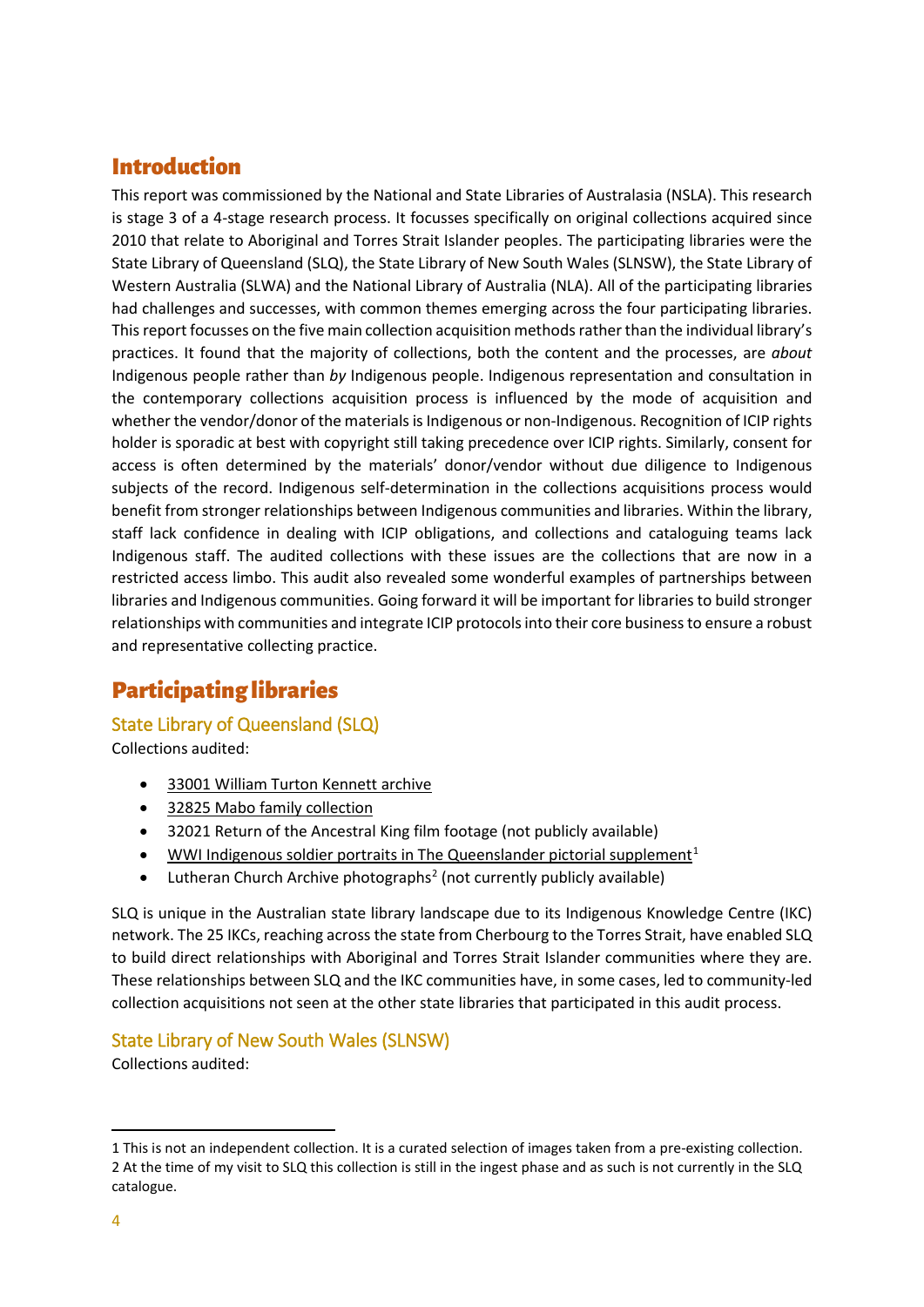- [Oral history interviews with members of Aboriginal nations living in south-west Sydney, New](https://collection.sl.nsw.gov.au/record/nZNW3MQn)  [South Wales, conducted by Jagath Dheerasekara in collaboration with Tharawal Aboriginal](https://collection.sl.nsw.gov.au/record/nZNW3MQn)  [Corporation](https://collection.sl.nsw.gov.au/record/nZNW3MQn)
- [Coolangatta Estate Photograph album](https://collection.sl.nsw.gov.au/record/9PQ8KBNn)
- [Rose Chown papers](https://collection.sl.nsw.gov.au/record/1bGdoRMY)
- [Alma Smith and Alva Atkins \(nee Smith\) papers and photograph](https://collection.sl.nsw.gov.au/record/16AJd3Vn)
- [Series 1: NSW Aboriginal Rugby League Knockout](https://collection.sl.nsw.gov.au/record/92eVMqyY)

As the oldest library in Australia, SLNSW is in the unique position of holding collections of materials from other Australian states, acquired prior to the establishment of those states. While this situation may not affect contemporary acquisitions, it is still a factor to consider in relationships between SLNSW and Indigenous communities from other Australian states. While SLNSW is no longer acquiring collections from outside of NSW, it still fields requests from Indigenous communities outside of NSW about its existing collections.

While SLNSW lacks the formal structure of IKCs, the Indigenous staff at SLNSW have worked hard to build programs with Indigenous communities as partners. While outside the scope of this research, it is worth noting that SLNSW is currently working towards supporting several NSW Indigenous communities in having their own keeping places.

## <span id="page-4-0"></span>State Library of Western Australia (SLWA)

Collections audited:

- [Mary Macha papers](https://encore.slwa.wa.gov.au/iii/encore/record/C__Rb5739897?lang=eng)
- [Ingetje Tadros photographs of indigenous communities](https://encore.slwa.wa.gov.au/iii/encore/record/C__Rb4869749?lang=eng&ivts=O%2B201Asr9kY1Y4HW8%2B%2Fkwg%3D%3D&casts=ZTMwq%2Fr5E%2BsJqGblReMKCA%3D%3D)
- [Rose Whitehurst Noongar Language Collection](https://encore.slwa.wa.gov.au/iii/encore/record/C__Rb6039979?lang=eng)
- Howard Coate collection

The SLWA serves a widely dispersed population, particularly in relation to the state's Indigenous population, many of whom are situated hundreds or thousands of kilometres outside of Perth. Unlike SLQ, SLWA does not have community based knowledge centres that connect SLWA into the remote Aboriginal communities. It does however have the digital Storylines Archives (not included in this audit), a digital keeping place for some Indigenous communities within the state.

## <span id="page-4-1"></span>National Library of Australia (NLA)

Collections audited:

- [Papers of John Kempster](https://catalogue.nla.gov.au/Record/6493438)
- [Lutheran Koonibba Mission, South Australia](https://catalogue.nla.gov.au/Record/6159557)

The NLA is the youngest of all the participating libraries in this audit but it has the broadest scope. NLA's acquisitions serve to preserve stories of national significance into the permanent memory of the country. NLA works collaboratively with state libraries to determine the best keeping place for materials.

## <span id="page-4-2"></span>Limitations of the research scope

The findings of this research are intentionally limited to ensure the research was achievable within the proposed timeline and budget. This research was not an exhaustive audit of all collections within the participating libraries and therefore it is not possible to draw conclusions about how representative these collections are of the overall collecting strategy of the participating libraries.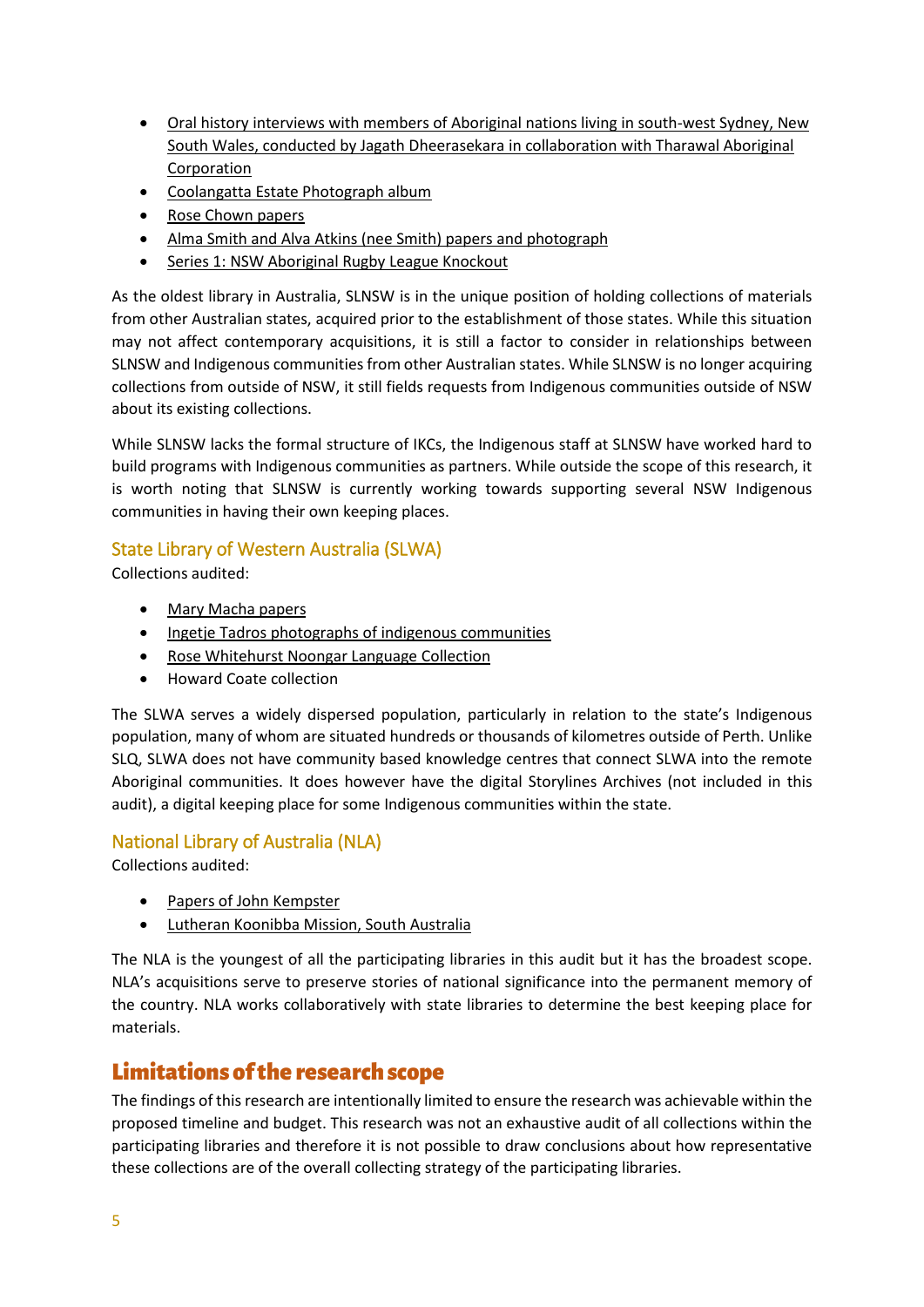Library staff were very helpful in supplying as much information as possible within the constraints of the time and communication modes. Due to COVID, SLQ was the only library where the research could be conducted in person. All other interviews and audits were conducted online and via Teams. There is no doubt that this has resulted in a deeper understanding of the situation at SLQ than other libraries.

This report relates directly to addressing the research questions as laid out in the terms of reference for this stage. Reviewing the individual policies, strategies and commitment statements of the participating libraries is outside the scope of this research. Such a review, combined with an institutional deep dive, may be a logical next step for those libraries that wish to address issues specific to themselves.

## <span id="page-5-0"></span>Terms of reference

This audit (Stage 3) focused specifically on original collections that have been acquired since 2010. The audit was structured according to pre-approved research questions (see Appendix 1). The research questions were mapped to ATSILIRN protocols and pre-approved by the NSLA Executive Officer. The nine overarching research questions were:

- 1. Were the First Nations communities identified and consulted prior to the acquisition of the collection materials?
- 2. What steps in the selection, acquisition and ingest processes could be 'activated' in terms of community involvement?
- 3. Did the library obtain prior, freely given consent to provide public access and re-use of collection materials? Was this consent recorded?
- 4. To what degree were First Nations communities involved or consulted in relation to the description, cataloguing and classification of the collection materials?
- 5. Are First Nations community members able to annotate or describe these materials?
- 6. How have Indigenous Cultural and Intellectual Property (ICIP) rights been attributed?
- 7. What does a systematic review (using a Boolean search in each library's catalogue) reveal about discoverability of these materials?

## <span id="page-5-1"></span>Summary of findings

Despite the different contexts for each library, some common themes emerged across the collections that were reviewed.

- Collections are acquired in five ways: open market purchase, direct mediated purchase, donation, commissioned acquisitions, and external funding/in-kind contributions
- The method of acquisition can determine the amount of Indigenous consultation that takes place prior to, during and after the acquisition
- Materials acquired are still overwhelmingly *about* Indigenous people but not *by* Indigenous people
- Collections acquisition and cataloguing teams lack Indigenous staff
- Identification of relevant First Nations and ICIP rights holders is sporadic and in need of systematic approach
- Collections are languishing in inaccessibility because of lack of appropriate community engagement and ICIP protocols
- Staff lack confidence when dealing with ICIP issues
- Underpinning these issues is the need to build direct relationships with Indigenous communities as partners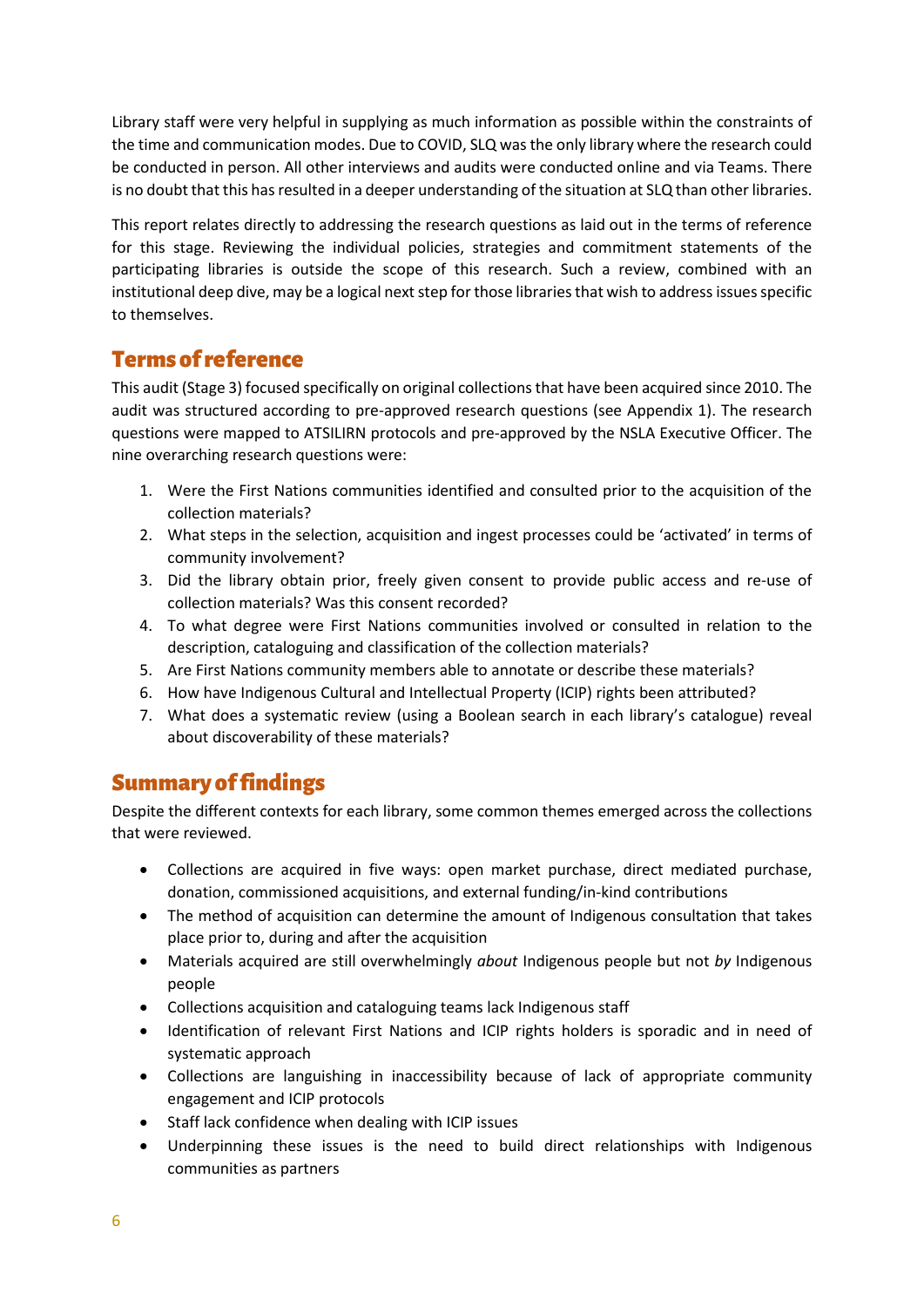## <span id="page-6-0"></span>Collections acquisition

The original collections audit illustrated five key modes of acquisition: open market purchase, direct mediated purchase, donation, commissioned, and externally funded/in-kind contribution. Each mode has implications for Indigenous involvement in the collection acquisitions and ingest process.



### <span id="page-6-1"></span>Open market purchase

*Applies to the William Turton Kennett archive collection (SLQ), the Coolangatta Estate Photograph album (SLNSW) and the Papers of John Kempster (NLA).*

Open market purchases happen through private dealers or auction houses. The library is often in competition with other national or international bidders. This mode of acquisition involves no community consultation prior to acquisition. The lack of consultation is often due to the short window of opportunity with this mode of acquisition. Activating community involvement in the acquisition process would only be possible where strong relationships already exist with the community.

Due to the lack of consultation prior to acquisition, consent for public access is not sought nor obtained from Indigenous communities prior to acquisition. Consent for public access was only considered within the framework of copyright. From the limited data pool for this audit, it seems that the vendor in open market purchases is always non-Indigenous. In some cases, the vendor does value add work, including identifying Indigenous communities and people in the materials.

For the open market purchase collections in this audit, Indigenous communities had not been made aware that the libraries had acquired collections that relate to them. All of the libraries expressed intentions to speak to the relevant communities, but many staff expressed a lack of confidence in where to start with the community engagement process after the acquisition had occurred. The result is that Indigenous communities have not been involved in the ingest process including record description, cataloguing and classification. Recognition of the ICIP rights of Indigenous people or communities appears much more likely to happen if the vendor has already recognised the community/person in their value add descriptions of the material. If this has not occurred prior to ingest it leads to a long delay in rectifying the omission.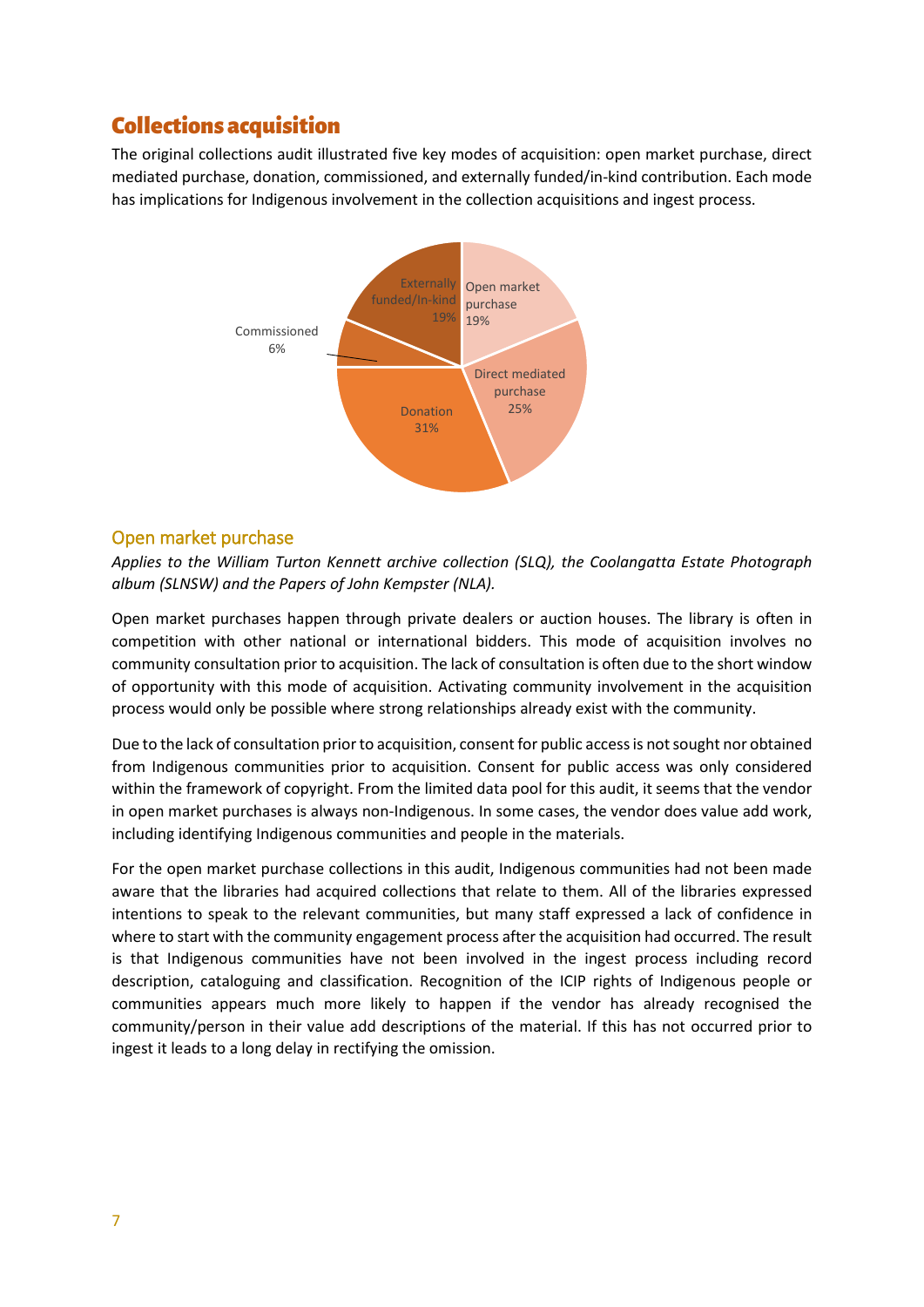## <span id="page-7-0"></span>Direct Mediated purchase

*Applies to the Mabo family collection (SLQ); the Jagath Dheerasekara in collaboration with Tharawal Aboriginal Corporation oral history collectio[n3](#page-7-1) ; the Ingetje Tadros photographs (SLWA); and the Lutheran Koonibba Mission (NLA).*

Direct mediated purchase involves direct negotiation between the materials owner and the library to decide the terms of acquisitions; this includes payment and access conditions. According to the examples from this audit, the seller is often the materials creator or has a relationship with the materials creator. There may still be an urgency to this process but generally speaking, this is a more considered process than open market purchase.

The amount of community input into direct mediated purchased materials can vary greatly, and often the amount of community involvement is determined by whether the vendor is Indigenous. The *Lutheran Koonibba Mission* (NLA) and the *Ingetje Tadros photographs* (SLWA) involved no community consultation. The *Jagath Dheerasekara in collaboration with Tharawal Aboriginal Corporation oral history collection* (SLNSW) acquisition was community led and jointly initiated by the Tharawal Aboriginal Corporation and Dheerasekara. Similarly, the *Mabo family collection* acquisition was a collaborative partnership between SLQ and Gail Mabo as the Mabo family representative. When the vendor is Indigenous, the acquisition process automatically includes some form of Indigenous consultation.

Collections acquired without Indigenous community collaboration meant the library focused on acquisition first, community consultation second. In the case of the *Ingetje Tadros photographs*  (SLWA) and the *Lutheran Koonibba Mission (NLA)* there has been no direct contact between the library and the community, despite it being several years since acquisition. Library staff expressed feelings of doubt or regret that there had not been community consultation with the community to date. In some cases, staff felt unsure about how to proceed with community consultation because they had already been through much of the decision making process without the community.

Practice around consent also varied widely depending on the vendor. Where the vendor is Indigenous, identifying the owner, copyright owner and moral rights owner was more straight forward (this is not always the case as will be discussed in the following section). In the case of the *Ingetje Tadros photographs*, Tadros assured SLWA that she had consent from the community to transfer the photos and provide access to them via the library, but there is no record of that consent from the community. Librarians mentioned that they asked for assurance that the record was created with the consent of the Indigenous subjects but they did not require this proof as a condition of purchase. Librarians said that they took the word of the vendor "at face value".

Not all direct mediated purchases are initiated by vendors; libraries also pro-actively seek out materials not currently available in the market. Pro-active acquisitions can be exhibition driven, as was the case with the *Mabo Family collection* where SLQ approached Gail Mabo to inquire if she had any materials that would fit within the theme of the *Deadly Threadz* exhibition that they were planning. This connection came through SLQ's Indigenous Services Unit in Cairns.

In the process of mediated purchase, there is scope for careful consideration of ICIP rights, but thus far, this has been done sporadically at best. Acquisition protocols vary from library to library and do not mandate capturing information about First Nations or potential ICIP rights holders at the time of

<span id="page-7-1"></span><sup>&</sup>lt;sup>3</sup> This collection was initially commissioned by the Tharawal Land Council who exhibited the collection and produced a book about it. Afterwards, Tharawal and Jagath Dheerasekara decided to approach SLNSW about moving the collection to SLNSW. SLNSW then acquired the collection through direct mediated purchase.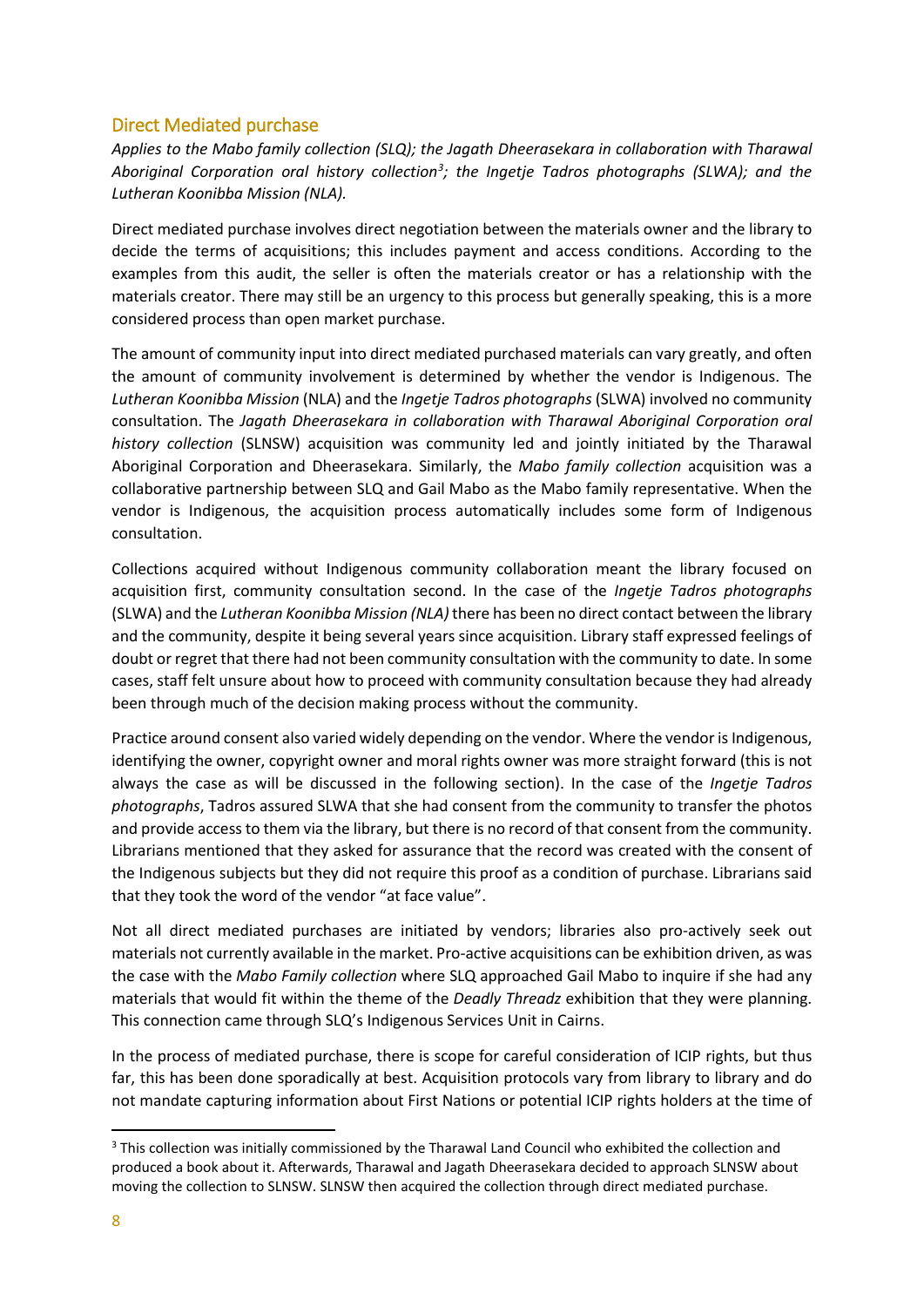acquisition. Some collections documentation contained information about the First Nation or ICIP rights holders in the general description, but there was no allocated field to indicate a systematic approach to capturing this information.

#### <span id="page-8-0"></span>Donation

*Applies to the Rose Chown papers, and the Alma Smith and Alva Atkins (nee Smith) papers and photographs (SLNSW); and the Mary Macha papers, Rose Whitehurst Noongar Language Collection, and the Howard Coate collection (SLWA)*

Donated collections can face many similar issues to direct mediated purchase, the biggest difference between the two modes of acquisition is that donation does not require payment to the donor. Again, collections that are donated by an Indigenous person have a higher degree of Indigenous involvement in the acknowledgement in the process, but this does not make the acquisition free from issues. In the case of the *Rose Chown papers* (SLNSW), the donation was mediated between the library and Rose Chown's solicitor, who was acting on behalf of Chown's estate and her husband. After the donation, community members contested the donation, believing that some of documents in the collection belonged to the community, not Chown personally. SLNSW staff realised that the materials rights had not been adequately investigated prior to accepting the donation. A similar issue occurred with the *Rose Whitehurst Noongar Language Collection* (SLWA), where the community have disputed the acquisition on the basis that community members recorded in the language tapes were not notified, and did not give their consent for the materials to be donated to SLWA. These two collections illustrate that even if the donor is Indigenous, there is still a duty of care to carry out a thorough community consultation process.

The collections donated by non-Indigenous donors the *Alma Smith and Alva Atkins (nee Smith) papers and photograph (SLNSW) and the Howard Coate collection (SLWA)* both involved significant value add work by the donors prior to acquisition. This included adding descriptions to the materials and notifying the community prior to the acquisition. Once again, though, the Indigenous community members were not involved as decision makers. The libraries had no direct contact with the communities and took the word of the donor as sufficient proof of consent for the acquisition.

### <span id="page-8-1"></span>Commissioned

#### *Applies to Series 1: NSW Aboriginal Rugby League Knockout (SLNSW)*

The single example of commissioned acquisition had strong elements of Indigenous selfdetermination built into the process. The subject and materials' content was decided by Indigenous people or community who in some cases were the content creators as well. The *Series 1: NSW Aboriginal Rugby League Knockout (SLNSW)* by Aunty Barb McGrady is a collection that is created by an Indigenous person, with Indigenous people and culture as the subjects. It is a collection by, for and about Indigenous people. This collection in particular, had a unique way of collecting consent for the photos to be shared through SLNSW; Aunty Barb reached out to community via Facebook and screenshotted the supportive responses.

### <span id="page-8-2"></span>External funding or in kind contributions

*Applies to the Return of the Ancestral King Remains, WWI Indigenous soldier portraits in The Queenslander pictorial supplement and the Lutheran Church Archive photographs (SLQ)*

The three externally funded and/or in-kind contribution collections for this audit resulted in materials that were as significant, or more significant to collaboration partners than they were to the library.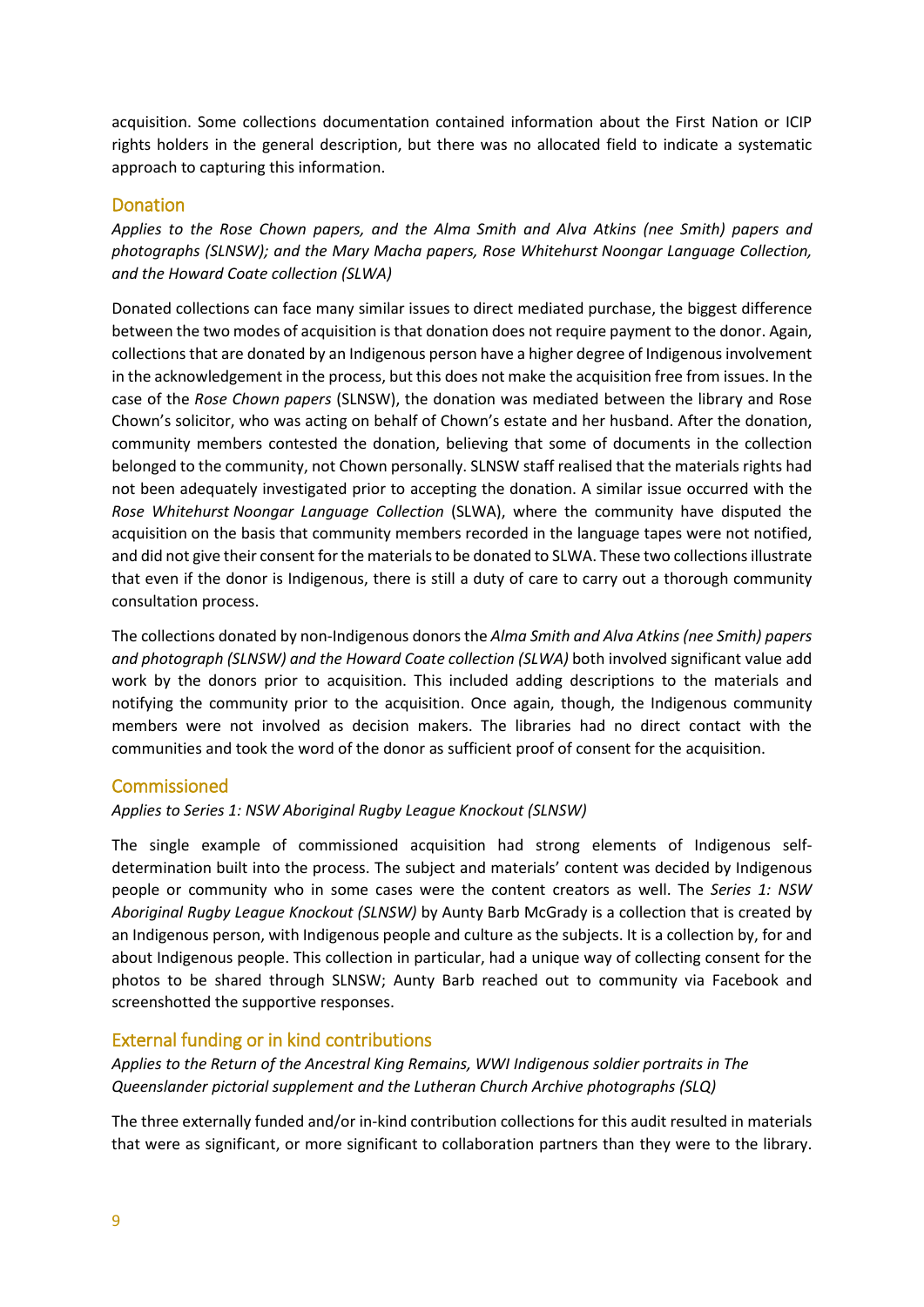One of the defining factors of this category is that the collections created are part of an externally managed project and the library is a contributor to the project but not necessarily the decision maker.

The *Return of the Ancestral King Remains* and the *Lutheran Church Archive photographs* were both externally funded, community led projects to which SLQ provided in-kind support in exchange for the materials. That support was in the form of skills, digitisation and money for resources needed for the community led program, not payment directly for materials. In these examples, the community approached SLQ with their goal and an understanding of how the library could support them in achieving it. These are strong examples of data sovereignty and self-determination in recordkeeping.

The *WWI Indigenous soldier portraits in The Queenslander pictorial supplement* (all SLQ) was work that resulted from an allocation of millions of dollars through the Queensland Government's legacy project *QANZAC100: memories for a new generation* funding. SLQ used a portion of the funds to digitise, exhibit and promote the portraits of Queensland soldiers captured in the 'The Queenslander', and in the process uncovered the many Indigenous soldiers who had previously gone unnoticed. SLQ staff member, Marg Powell, created a blog post for each Indigenous soldier and these blogs reached family members around the world. The SLQ team worked directly with the National Archives of Australia and the Australian Memorial team in Canberra to link the portrait to the soldier's service record. In some cases, family members also contributed information for the blog.

The collections in this category were driven by external goals and funding and enabled SLQ to take part in projects that they otherwise may not have known about.

## <span id="page-9-0"></span>Answering the research questions

The key issues identified through this audit were:

1. Were the First Nations communities identified and consulted prior to the acquisition of the collection materials?

Almost 40% of collections involved identifying the relevant First Nation at the time of acquisition. This seems to suggest a relatively high rate of First Nations recognition, until you realise that 100% of the collections that identified First Nations were collections with materials created by First Nations people. The remaining collections without First Nations



identification were all created by non-Indigenous people. Therefore, it would be more accurate to consider the rate of First Nation identification in record acquisition as being very low considering the majority of materials acquired are created by non-Indigenous people.

The degree to which First Nations were identified and consulted differed depending on the mode of acquisition. Open market purchases did not involve identification and consultation with the relevant First Nations community. Direct mediated purchase, commissioned acquisitions, and donations sometimes did, but this depended on the seller/donor with no absolute requirement from the library to have proof of community consultation. External funding/in-kind contributions modes were community led which was the strongest example of self-determination in collection.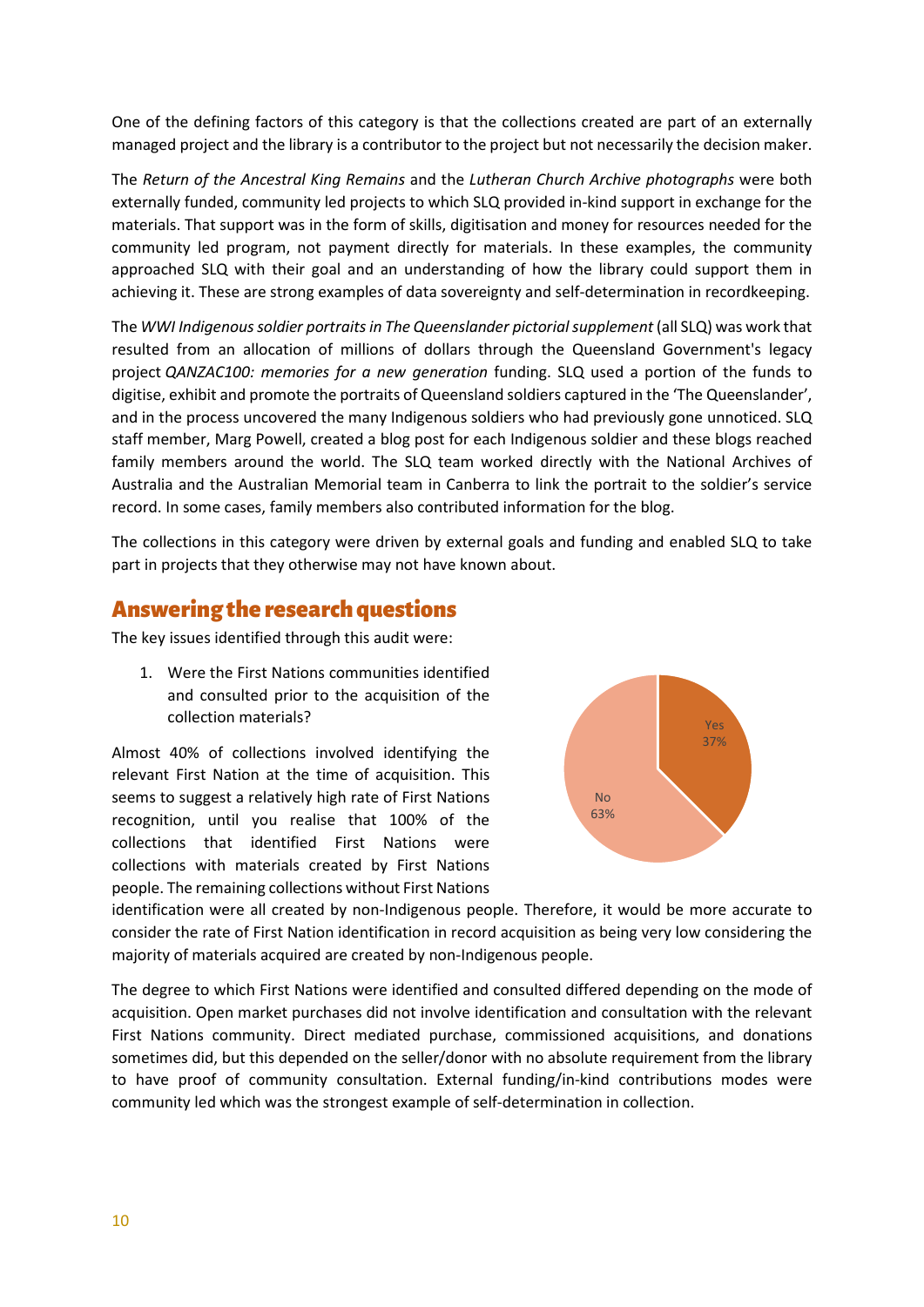2. What steps in the selection, acquisition and ingest processes could be 'activated' in terms of community involvement?

Libraries can be much more pro-active in identifying, notifying and engaging with Indigenous communities about collections that relate to them to ensure that ICIP rights are recognised. Acquisition recommendation documentation does not currently have dedicated fields for identifying the relevant Indigenous community or the ICIP rights holders.

3. Did the library work with the community to determine access conditions? (Reworded from: Did the library obtain prior, freely given, consent for public access?)

Not all of the audited collections are public access collections. Regardless of the access status, all collections had obtained free, prior and informed consent from the materials donor/vendor prior at acquisition, but only 25% of acquisitions involved discussions with the community to gain consent prior to acquisition. Those collections that did involve community decision making in access were the community-led acquisitions. In the case of mediated purchase and donations library staff "took on face value" the word of the vendor/ donor that they had obtained permission from Indigenous communities to transfer the collection and allow access to the material via the library. Verification of this approval was taken "on good faith" without any formal consent agreement with the community being recorded as part of the collection acquisition. There was no direct contact between the libraries and the community to verify this consent.

4. To what degree were First Nations communities involved or consulted in relation to the description, cataloguing and classification of the collection materials?

Across all participating libraries, there were strong expressions of intent regarding working with First Nations communities to describe, catalogue and classify original collections' materials. At the time of the audit, few of these intentions had translated into action. Many library staff expressed feelings of apprehension or lack of confidence in approaching communities to start this work. The participating libraries lacked ICIP policies or protocols for staff to follow to assist them in this work.

5. Are First Nations community members able to annotate or describe these materials?

All of the participating libraries have regular channels of user feedback that Indigenous community members can access to share information in relation to collection materials. These channels include through the library's website contact form, email, phone call or through speaking directly to staff at the library. There are no annotation or description channels specific to the needs of First Nations people. Trove is useful in allowing users to add their own tags and categories for records, but this information sits separately in Trove and does not become part of the metadata of the record in the library management system.

6. How have Indigenous Cultural and Intellectual Property (ICIP) rights been attributed?

ICIP rights were attributed sporadically. Even within one library some materials had forms of ICIP recognition (such as Indigenous people attributed as creators, First Nations names or subject codes included in the record description) but not in others. ICIP protocol implementation lacked a consistent, systematic approach. All library staff that participated in the audit recognised the moral obligation of ICIP recognition but many felt unsure about how to address this in practice.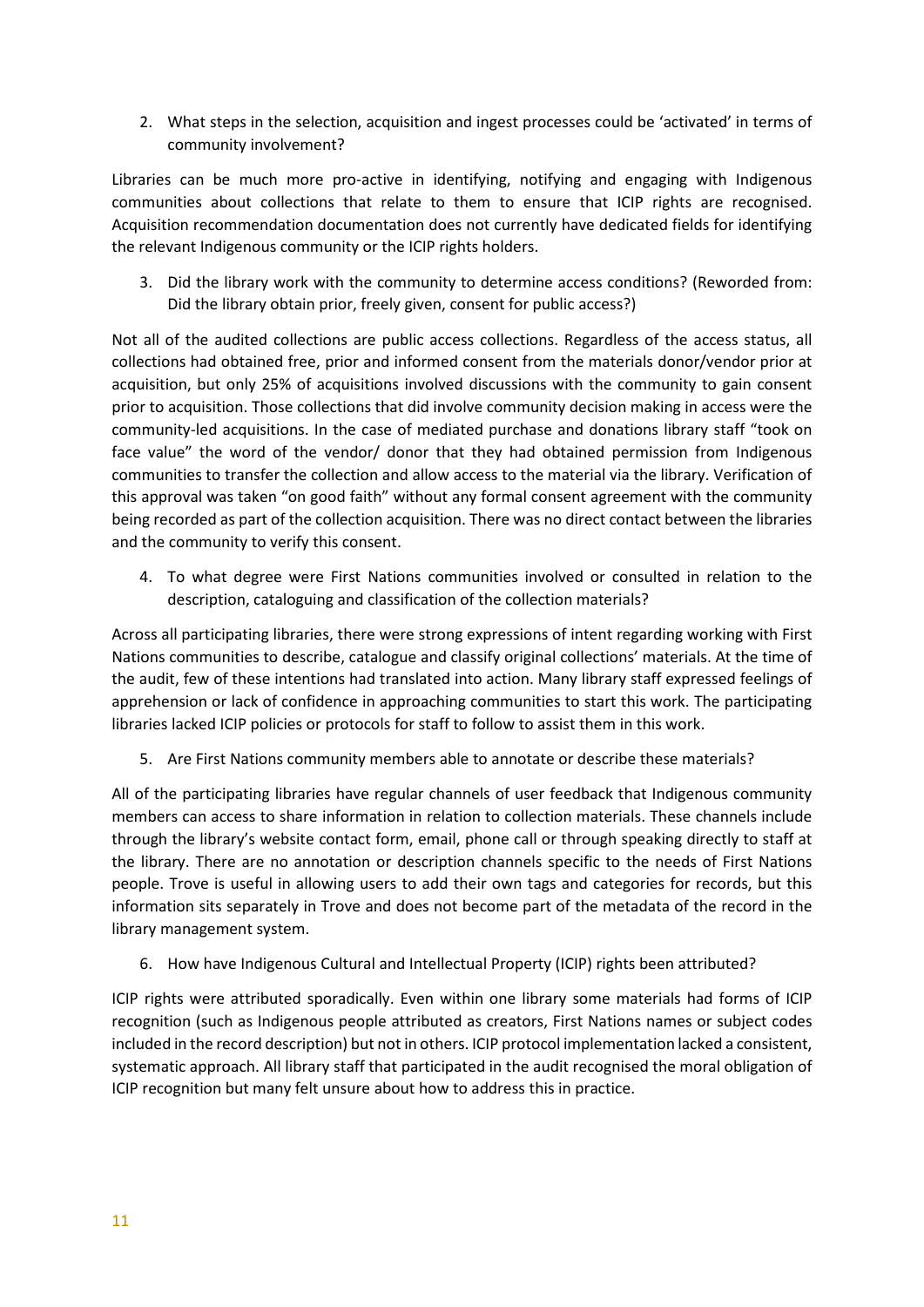7. What does a systematic review (using a Boolean search in each library's catalogue) reveal about discoverability of these materials?

Many of the audited collections could not be assessed for their discoverability because they had not yet been described and made available through the catalogue. It was clear, however, that compounding issues of lack of identification of relevant First Nations and lack of implementation of ICIP protocols meant that materials were unlikely to be discoverable in relation to the relevant First Nation.

## <span id="page-11-0"></span>Findings

The key issues identified through this audit were:

- 1. New acquisitions are still overwhelmingly materials *about* Indigenous peoples, not *by* Indigenous peoples.
- 2. Acquisitions of materials by Indigenous creators are more likely to have some form of ICIP recognition, although there is still a lack of due diligence at the time of acquisition
- 3. With the exception of community-led collections, ICIP rights holders are not included in the acquisition or ingest decision-making process
- 4. Collection acquisition teams lack Indigenous staff
- 5. With the exception of SLQ, libraries lack the direct, ongoing relationships with Indigenous communities which would enable libraries to seek community input with urgent acquisitions
- 6. Library staff lack confidence to address gaps in ICIP protocols with collections already acquired leading to collections being locked in a restricted access limbo
- 7. Libraries need to imbed ICIP protocols into their core business

## <span id="page-11-1"></span>Key issues

### <span id="page-11-2"></span>Key issue one

**New acquisitions are still overwhelmingly materials** *about* **Indigenous peoples, not** *by* **Indigenous peoples.** To address the lack of self-determined Indigenous content this needs to be balanced with a strategic approach to acquiring materials created by Indigenous people and communities, and held as evidence of Indigenous first-person lived experience. Furthermore, this audit has found that collection acquisition that is not driven from a partnership with an Indigenous person or community almost always results in collections that lack even the most basic recognition of the relevant First nations and their ICIP.

### <span id="page-11-3"></span>Key issue two

**Lack of ICIP due diligence at the time of acquisition.** Indigenous people do not have an equal decisionmaking role in the acquisition process as non-Indigenous vendors/donors and library staff. Even Indigenous library staff are rarely involved in acquisition and description processes from start to finish. This issue is discussed further in *Key issue three*.

### <span id="page-11-4"></span>Key issue three

**ICIP rights holders are not included in the acquisition or ingest decision-making process.** Indigenous people do not have an equal decision-making role in the acquisition process as non-Indigenous vendors/donors and library staff. Even Indigenous library staff are rarely involved in acquisition and description processes from start to finish. This issue is discussed further in *Key issue four*.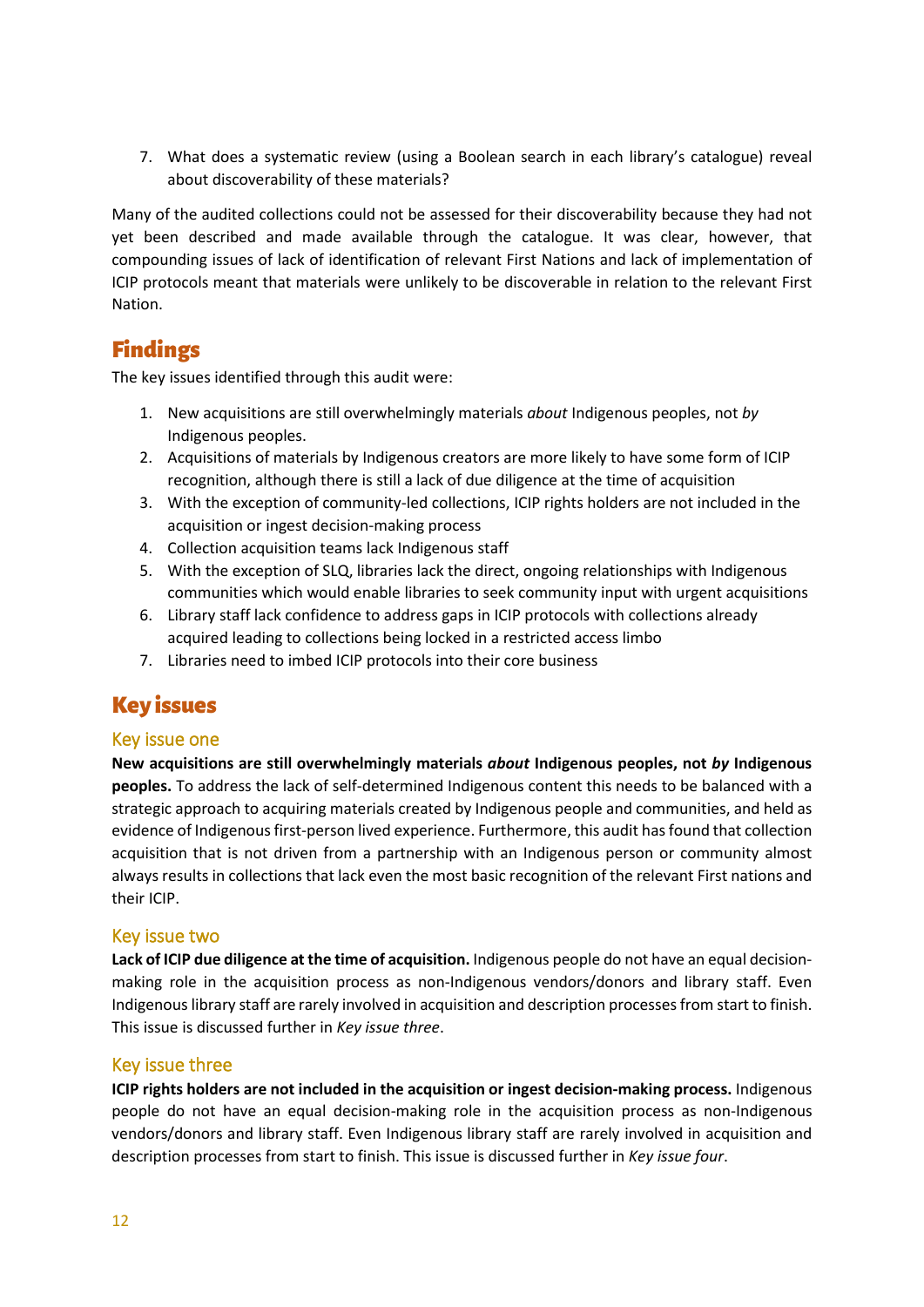## <span id="page-12-0"></span>Key issue four

**Collection acquisition teams lack Indigenous staff.** Decisions about what to acquire and how to acquire are being made without Indigenous self-determination at each step of the process. This trend continues through decisions of how to describe, arrange, preserve and make accessible the materials. It is common practice to ask Indigenous staff (who are not part of the collection acquisitions team) for their opinion on pending acquisitions. The sentiment was often that the decision has already been made before they had been asked. This can put Indigenous staff in a difficult position as a representative of both the Indigenous community and the library. In addition to cultural safety concerns, some Indigenous staff expressed frustration at not having the opportunity to be trained in collection acquisition or cataloguing as part of their career progression pathway.

## <span id="page-12-1"></span>Key issue five

**Lack of direct relationships with Indigenous communities that would enable libraries to seek community input regarding urgent acquisitions.** The ongoing, structured support that SLQ provides to the IKC communities means that communication channels are always open between the two. This has resulted in some unique community-led collection opportunities. SLNSW has relationships with Indigenous communities, but these are less formally structured than the Queensland IKCs. To a large degree, they rely on the personal relationships between SLNSW staff and community members. SLWA and NLA are yet to develop a robust relationship framework with Indigenous communities as partners.

### <span id="page-12-2"></span>Key issue six

**Library staff lack confidence to address gaps in ICIP protocols.** This appeared to be the biggest and fastest growing concern with library collections. Library staff's lack of confidence with addressing gaps in ICIP protocols within existing collections is exacerbated the longer the time between material creation and community engagement. For example, the donor of the *Alma Smith and Alva Atkins (nee Smith) papers and photographs* collection, who holds the most amount of IP about the collection, is still alive and potentially in a position to connect the library with Indigenous community members that feature in the materials. At the time of interviewing SLNSW staff this had not been done.

### <span id="page-12-3"></span>Key issue seven

**Libraries lack ICIP protocol integration in their everyday business.** Part of the hesitancy with ICIP protocols seems to be that the work to address ICIP is seen as an overwhelming monolith, rather than a part of the day to day business of the library. ICIP protocols can and should be a normalised part of the workflow of collection acquisition.

## <span id="page-12-4"></span>Recommendations

## <span id="page-12-5"></span>Key issue one: Collections by Indigenous people not just collections *about* Indigenous people

- 1.1 Libraries to consider in collaboration with Indigenous communities what materials they would like to see collected. The 'Return of the King Ancestral Remains' and the 'Lutheran Church Archive' (both SLQ) are examples of Indigenous self-determination in collection acquisition.
- 1.2 Libraries to run an EOI process for communities to lead a collecting project for their community

### <span id="page-12-6"></span>Key issue two: Lack of due diligence during acquisition

1.1 Libraries to seek written direct confirmation of consent from communities for direct mediated purchase or donated acquisitions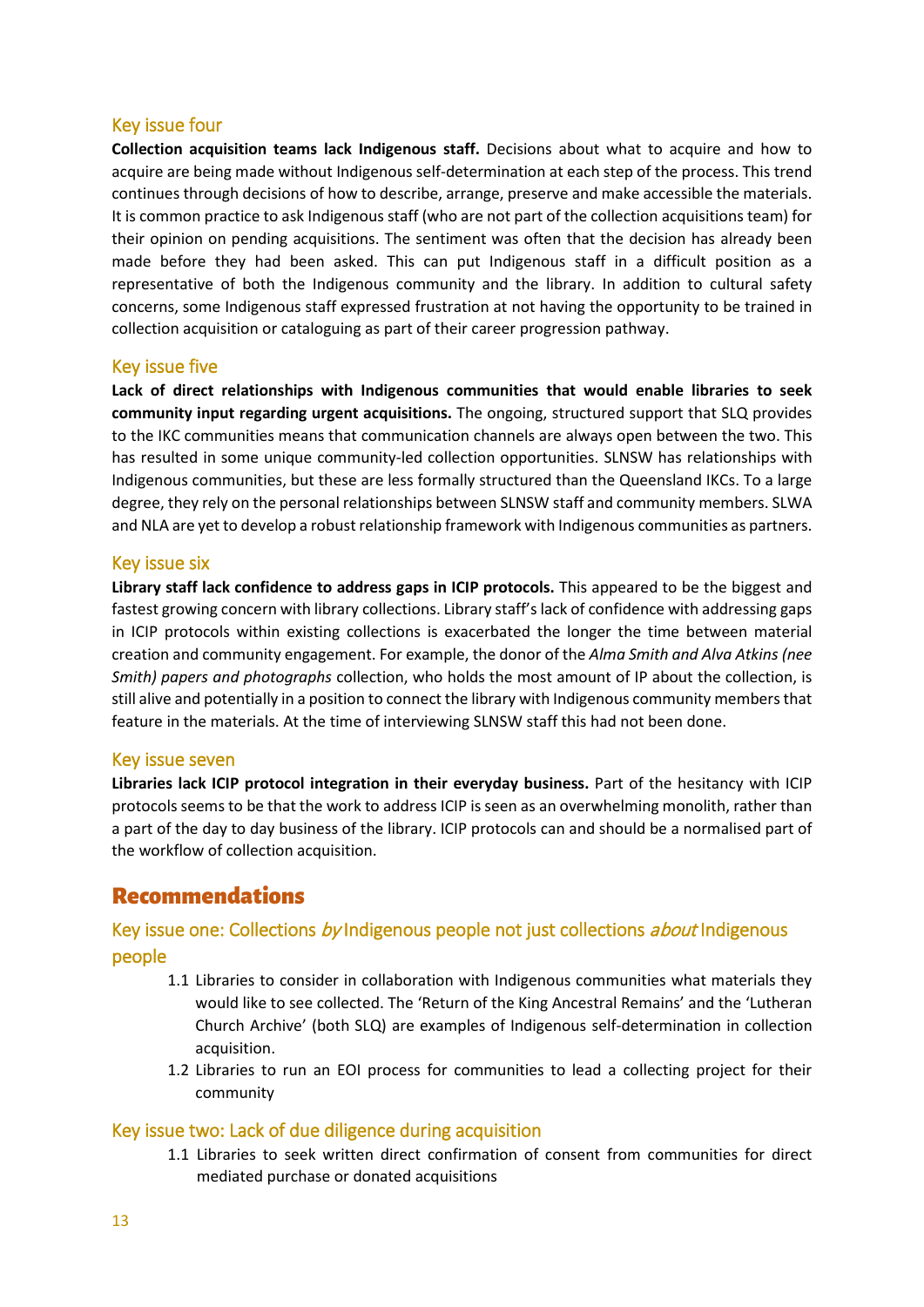## <span id="page-13-0"></span>Key issue three: ICIP rights holders as decision makers in the collection acquisition

- 1.1 Acquisition recommendation processes to include mandatory field identifying the relevant First Nations community and potential ICIP rights holders.
- 1.2 Relevant community/ICIP rights holders to be notified within one year of acquisition of a related collection
- 1.3 All collections related staff to undergo ICIP training<sup>[4](#page-13-6)</sup>
- 1.4 All libraries to have an ICIP protocol framework with appropriate staff training for implementation
- 1.5 Acquisition documentation/deed of gift for direct mediated purchases and donations to include confirmation direct from relevant community/ICIP rights holders that they have given approval for transfer to the library and access conditions for materials

### <span id="page-13-1"></span>Key issue four: Indigenous collection building staff

- 1.2 Libraries to encourage development of Indigenous people, including Indigenous staff, into collections and cataloguing roles through work exchanges, traineeships, residency programs, scholarships and short term project funding
- 1.3 Libraries to develop career pathways for existing Indigenous staff who wish to move into collection acquisition, description or cataloguing.

### <span id="page-13-2"></span>Key issue five: Direct relationships with Indigenous communities

- 1.1 Identify existing collections that relate to Indigenous communities and notify them of the collections' existence
- 1.2 Allocate funding for communities to partner with libraries to describe and catalogue existing collections
- 1.3 Allocate funding for digitsation and digital repatriation where required
- 1.4 Seek advice from communities about the materials that would be of most interest to them

### <span id="page-13-3"></span>Key issue six: Building staff confidence in ICIP protocols

See recommendations for key issue three.

### <span id="page-13-4"></span>Key issue seven: Integrating ICIP protocols into everyday business

See recommendations for key issue three.

## <span id="page-13-5"></span>Conclusion

Despite the unique provenance and jurisdiction of each participating library, this audit uncovered common themes across the five main modes of collections acquisition. ICIP recognition and ICP protocol implementation is a growing issue that needs to be addressed before it balloons out of control. Assuming that collections are ICIP compliant or community approved because they are a product of Indigenous collaboration or production is not adequate. Libraries must work to integrate ICIP protocols as part of their core business. To do this they will need to develop strong relationships with Indigenous communities and support Indigenous self-determination in both the communities and their own Indigenous staff.

<span id="page-13-6"></span> <sup>4</sup> ICIP workshops are delivered by Terri Janke and Company https://www.terrijanke.com.au/icip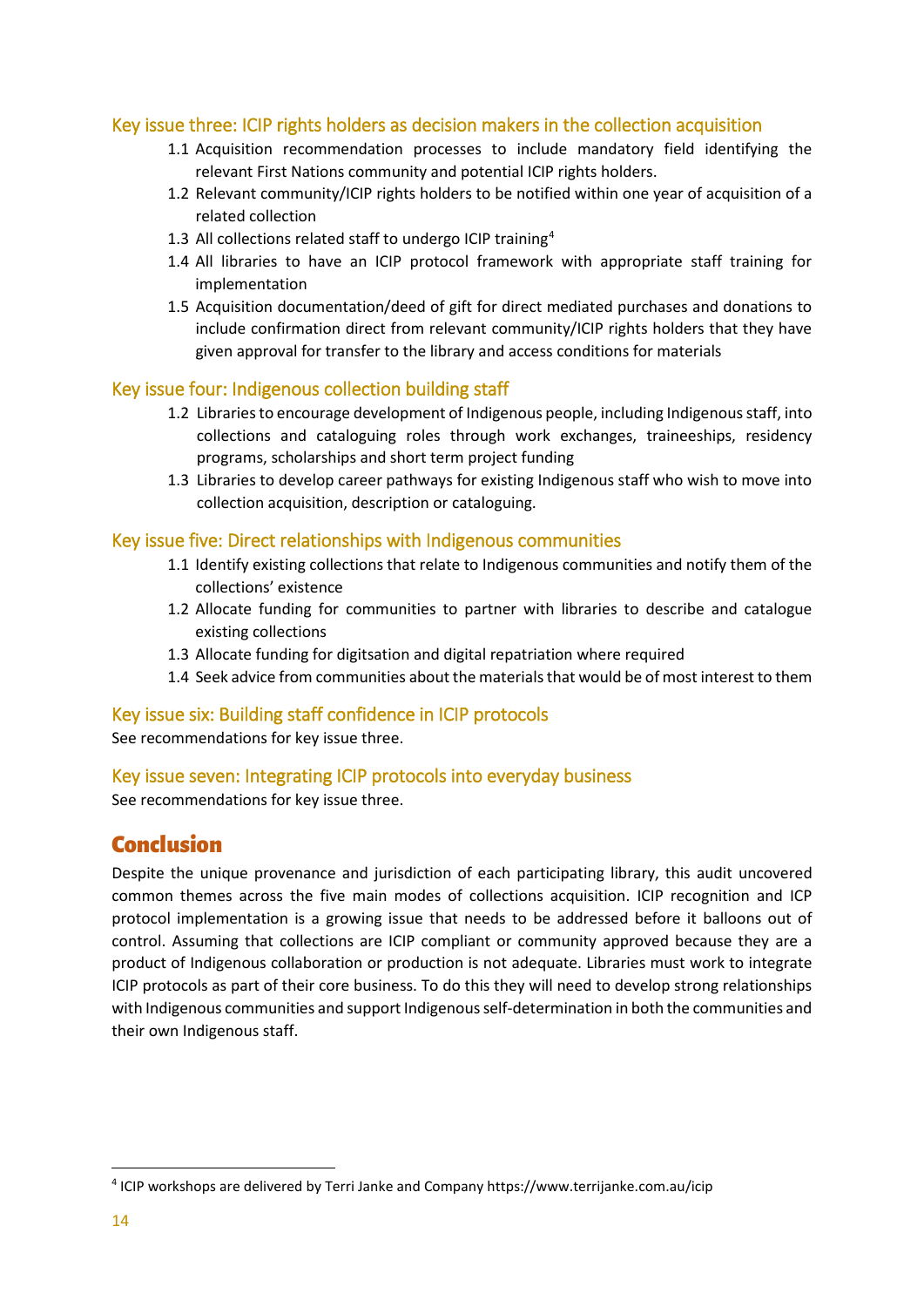# Appendix A: Mapped research questions

<span id="page-14-0"></span>

| Project<br><b>Objectives</b>                                                               | <b>Relevent ATSILRIN protocol</b>                                                                                                                                                                                                                                                                                                                     | <b>Research Questions</b>                                                                                                                                   | <b>Supporting Research</b><br><b>Questions</b>                                                                                                                                                                                                                              |
|--------------------------------------------------------------------------------------------|-------------------------------------------------------------------------------------------------------------------------------------------------------------------------------------------------------------------------------------------------------------------------------------------------------------------------------------------------------|-------------------------------------------------------------------------------------------------------------------------------------------------------------|-----------------------------------------------------------------------------------------------------------------------------------------------------------------------------------------------------------------------------------------------------------------------------|
| A. How we make<br>collecting<br>decisions for<br>contemporary<br>Indigenous<br>collections | 1.3 Ensure meaningful Aboriginal and Torres Strait Islander<br>participation in effective development, adoption and<br>implementation of relevant policies.<br>2.1 Consult in an appropriate and ongoing manner with relevant<br>Aboriginal and Torres Strait Islander communities in regard to<br>the development and management of the collections. | 1. Were First Nations<br>communities identified and<br>consulted prior to the<br>acquisition of collection<br>materials?                                    | 1A. If so, which ones?<br>1B. What did the consultation<br>process for acquisition consist<br>of?<br>1C. Was the acquisition<br>prompted by the Indigenous<br>community/library/other?<br>1D. Were Indigenous staff<br>involved in the acquisition of<br>these collections? |
|                                                                                            |                                                                                                                                                                                                                                                                                                                                                       | 2. What steps in the<br>selection, acquisition and<br>ingest processes could be<br>'activated' in terms of<br>community involvement?                        | 2A. What worked well?<br>2B. What could have been<br>done better?                                                                                                                                                                                                           |
|                                                                                            |                                                                                                                                                                                                                                                                                                                                                       | 3. Did the library obtain<br>prior, freely given, consent to<br>provide public access and re-<br>use of collection materials?<br>Was this consent recorded? | 3A. How was consent<br>recorded?<br>3B. Who was consent collected<br>from? (Has consent been<br>requested from the record<br>creator and/also the<br>community captured in the<br>record).                                                                                  |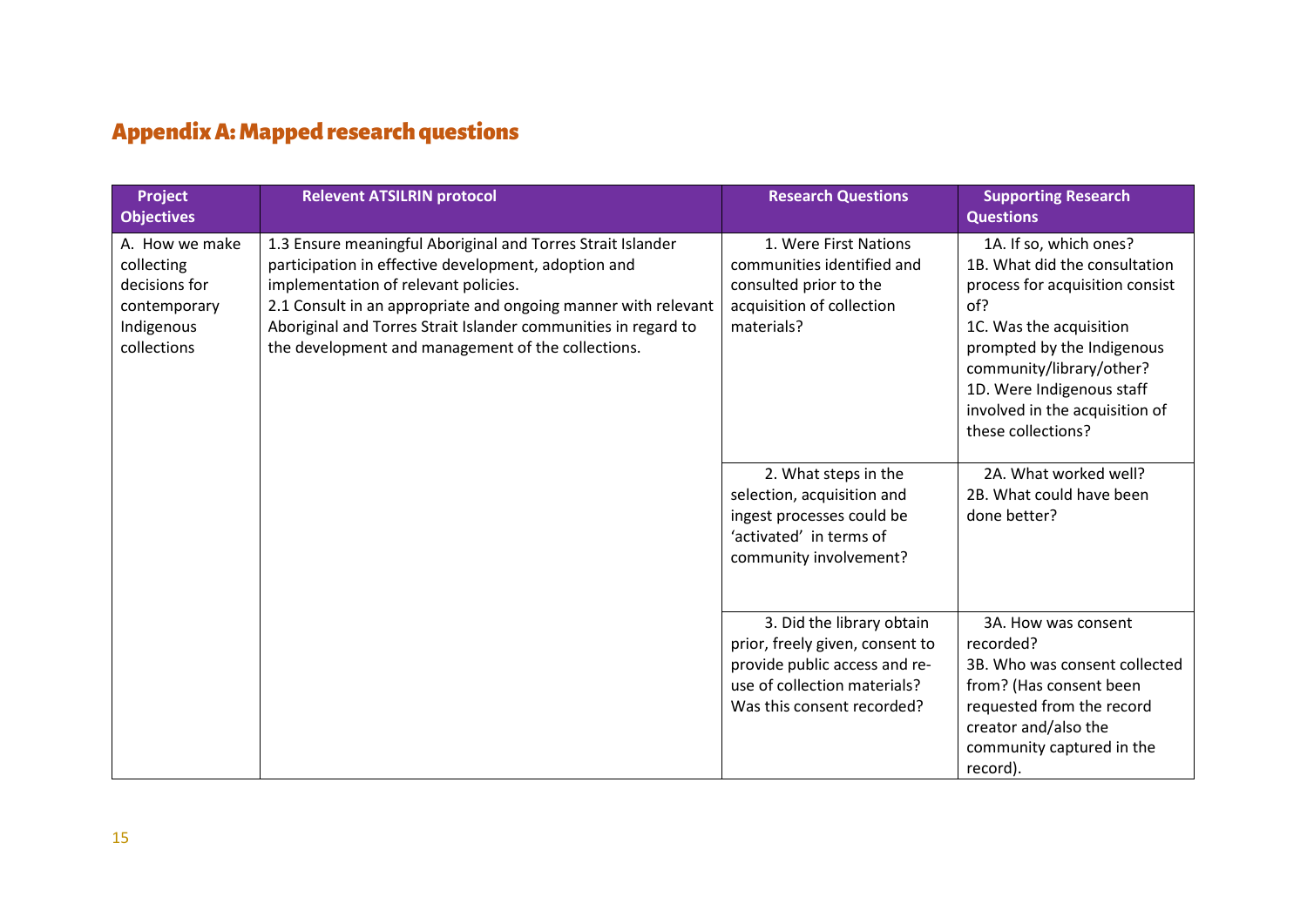| <b>B.</b><br>Whose<br>voices are<br>represented in<br>those collections | 2.2 Seek to balance collections by acquiring material by and<br>about Aboriginal and Torres Strait Islander peoples.<br>5.5 Provide opportunities for Aboriginal and Torres Strait<br>Islander people to describe and annotate material that relates<br>to themselves and their communities.<br>10.2 Actively acquire materials produced by Aboriginal and<br>Islander peoples and organisations. | 4. To what degree were<br><b>First Nations communities</b><br>involved or consulted in<br>relation to the description,<br>cataloguing and classification<br>of the collection materials? | 4A. Who is the collection<br>creator/primary<br>subjects/secondary subjects?<br>4B. Are the items created by an<br>Indigenous person/s? |
|-------------------------------------------------------------------------|---------------------------------------------------------------------------------------------------------------------------------------------------------------------------------------------------------------------------------------------------------------------------------------------------------------------------------------------------------------------------------------------------|------------------------------------------------------------------------------------------------------------------------------------------------------------------------------------------|-----------------------------------------------------------------------------------------------------------------------------------------|
|                                                                         |                                                                                                                                                                                                                                                                                                                                                                                                   | 5. Are First Nations<br>community members able to<br>annotate or describe these<br>materials?                                                                                            | 5A. What is the process for<br>annotating<br>collections/series/items (direct<br>to collection/via staff)?                              |
|                                                                         |                                                                                                                                                                                                                                                                                                                                                                                                   | 6. How have Indigenous<br>Cultural and Intellectual<br>Property (ICIP) rights been<br>attributed?                                                                                        | 6A. How is ICIP recognised in<br>the collection?                                                                                        |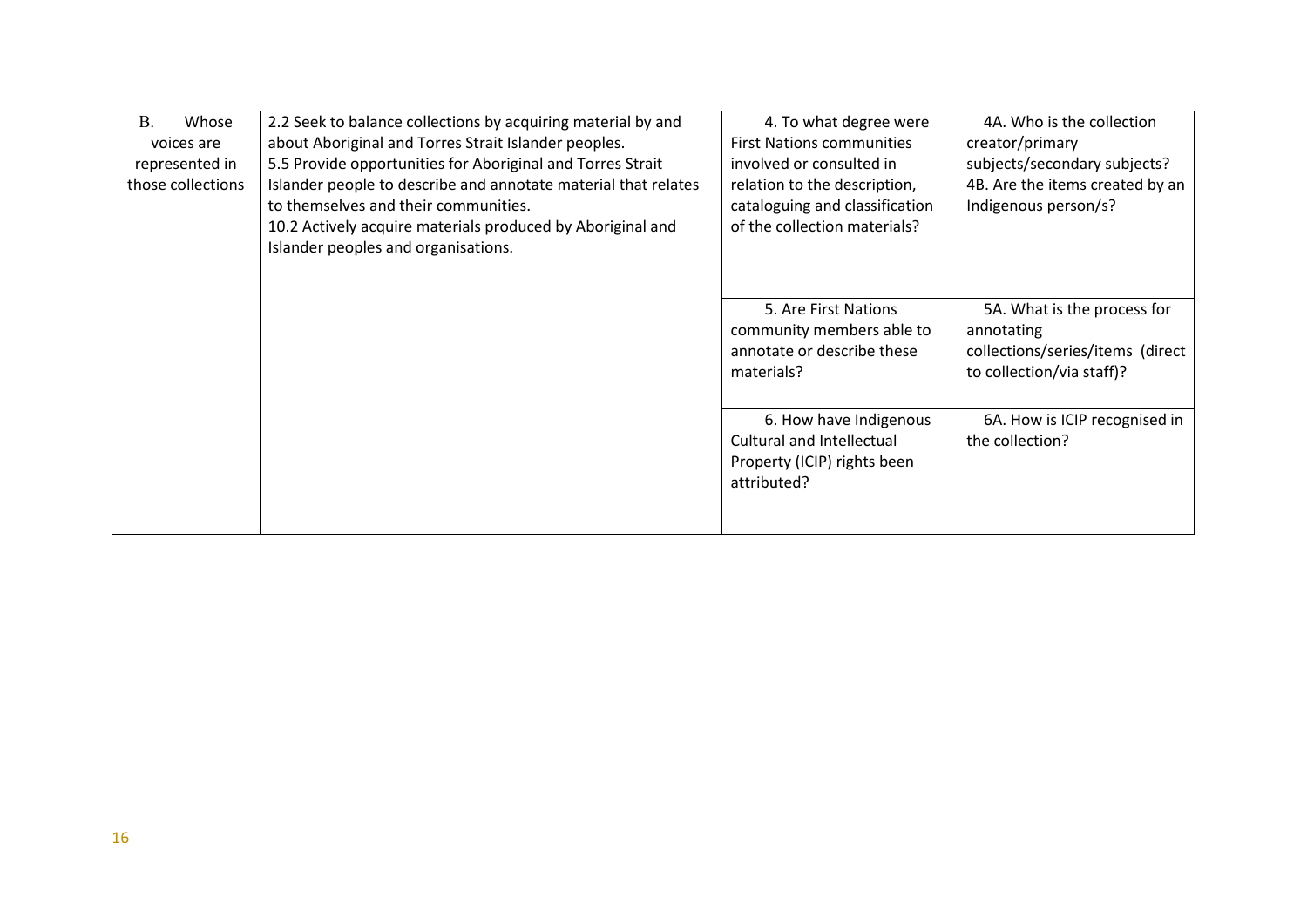| $\mathcal{C}$ .<br>How<br>discoverable &<br>visible are our<br>collections are<br>within and across<br>our institutions | 5.1 Use national Indigenous thesauri for describing<br>documentation relating to Aboriginal and Torres Strait Islander<br>peoples and issues.<br>5.2 Promote appropriate changes to standard descriptive tools<br>and metadata. schemas with the aim of retrospectively re-<br>cataloguing items recorded with unsuitable subject headings.<br>5.3 Improve access by the introduction of classificatory systems<br>which describe items by their geographic, language and cultural<br>identifiers.<br>5.4 Consult with Aboriginal and Torres Strait Islander peoples at<br>local, state/territory and national levels in relation to the<br>description, cataloguing and classification of materials in<br>libraries, archives and information services. | 7. What does a systematic<br>review (using a Boolean search<br>in each library's catalogue)<br>reveal about discoverability of<br>these materials?                           | 7A. What search terms<br>would be expected to discover<br>this collection?<br>7B. How are First Nations<br>identities determined?<br>7C. How are First Nations<br>recorded in record descriptors? |
|-------------------------------------------------------------------------------------------------------------------------|----------------------------------------------------------------------------------------------------------------------------------------------------------------------------------------------------------------------------------------------------------------------------------------------------------------------------------------------------------------------------------------------------------------------------------------------------------------------------------------------------------------------------------------------------------------------------------------------------------------------------------------------------------------------------------------------------------------------------------------------------------|------------------------------------------------------------------------------------------------------------------------------------------------------------------------------|---------------------------------------------------------------------------------------------------------------------------------------------------------------------------------------------------|
|                                                                                                                         | 10.1 Be proactive in the role of educator, promoting<br>awareness of Aboriginal and Torres Strait Islander peoples,<br>cultures and issues among non-Indigenous people.<br>10.3 Highlight Aboriginal and Torres Strait Islander content and<br>perspectives through such means as oral history, indexing,<br>record copying projects and online.<br>10.4 Promote awareness and use of Aboriginal and Torres Strait<br>Islander related holdings, by such means as targeted guides,<br>finding aids, tours, websites and exhibitions.                                                                                                                                                                                                                     | 8. How have these<br>materials been shared with the<br>First Nations communities that<br>they pertain to? How have<br>they been engaged with, to the<br>library's knowledge? | 8A. How have these<br>collections been promoted?<br>8B. Is there data about<br>access/use of the collection?                                                                                      |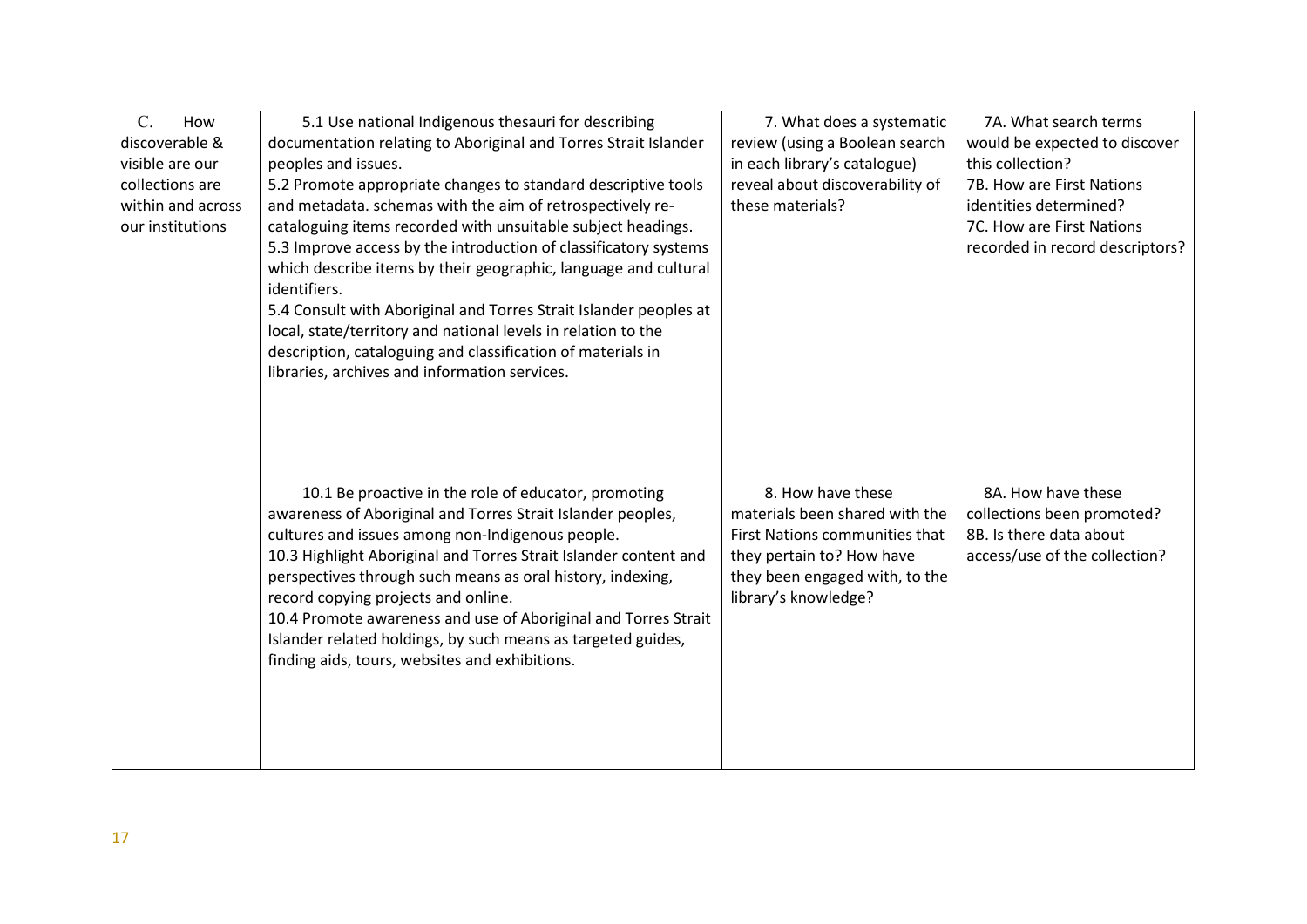| 6.4 Seek actively to identify the existence of secret or<br>sacred and sensitive materials by retrospectively surveying<br>holdings and by monitoring current materials.<br>6.6 Provide suitable storage and viewing facilities with limited<br>access as may be required.<br>6.7 Ensure that any conditions on access are understood by<br>staff and users and are fully implemented.<br>6.8 Ensure that secret, sacred and sensitive material is managed<br>appropriately in the Digital Environment. | 9. Do the collections<br>include any secret and sacred<br>materials? How have these<br>been identified and managed<br>by the library? | 9A. If secret or sacred, how<br>is access managed? |
|---------------------------------------------------------------------------------------------------------------------------------------------------------------------------------------------------------------------------------------------------------------------------------------------------------------------------------------------------------------------------------------------------------------------------------------------------------------------------------------------------------|---------------------------------------------------------------------------------------------------------------------------------------|----------------------------------------------------|
|---------------------------------------------------------------------------------------------------------------------------------------------------------------------------------------------------------------------------------------------------------------------------------------------------------------------------------------------------------------------------------------------------------------------------------------------------------------------------------------------------------|---------------------------------------------------------------------------------------------------------------------------------------|----------------------------------------------------|